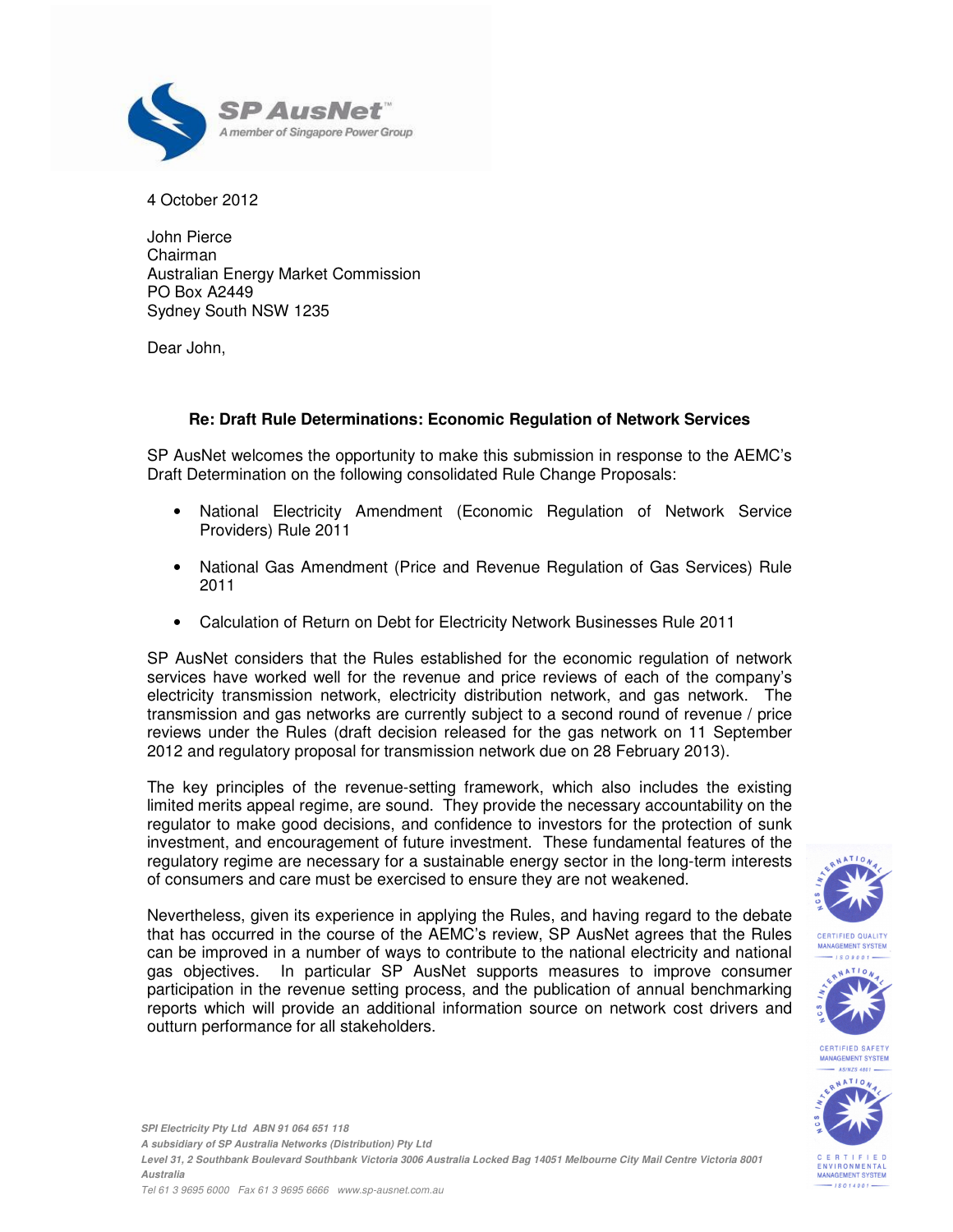SP AusNet has participated in the development of the industry association submissions made by the Energy Networks Association (ENA) and Grid Australia, and strongly endorses those submissions. The remainder of this submission provides our comments on highest priority areas of interest.

We invite you to contact Kelvin Gebert, SP AusNet's Manager Regulatory Frameworks, ph. 03 9695 6603 for any inquiries regarding this submission.

Yours Sincerely,

UP

Alistair Parker **Director, Regulation and Network Strategy** 

### **Attachment:**

Submission on Draft Rules Determinations: Economic Regulation of Network Services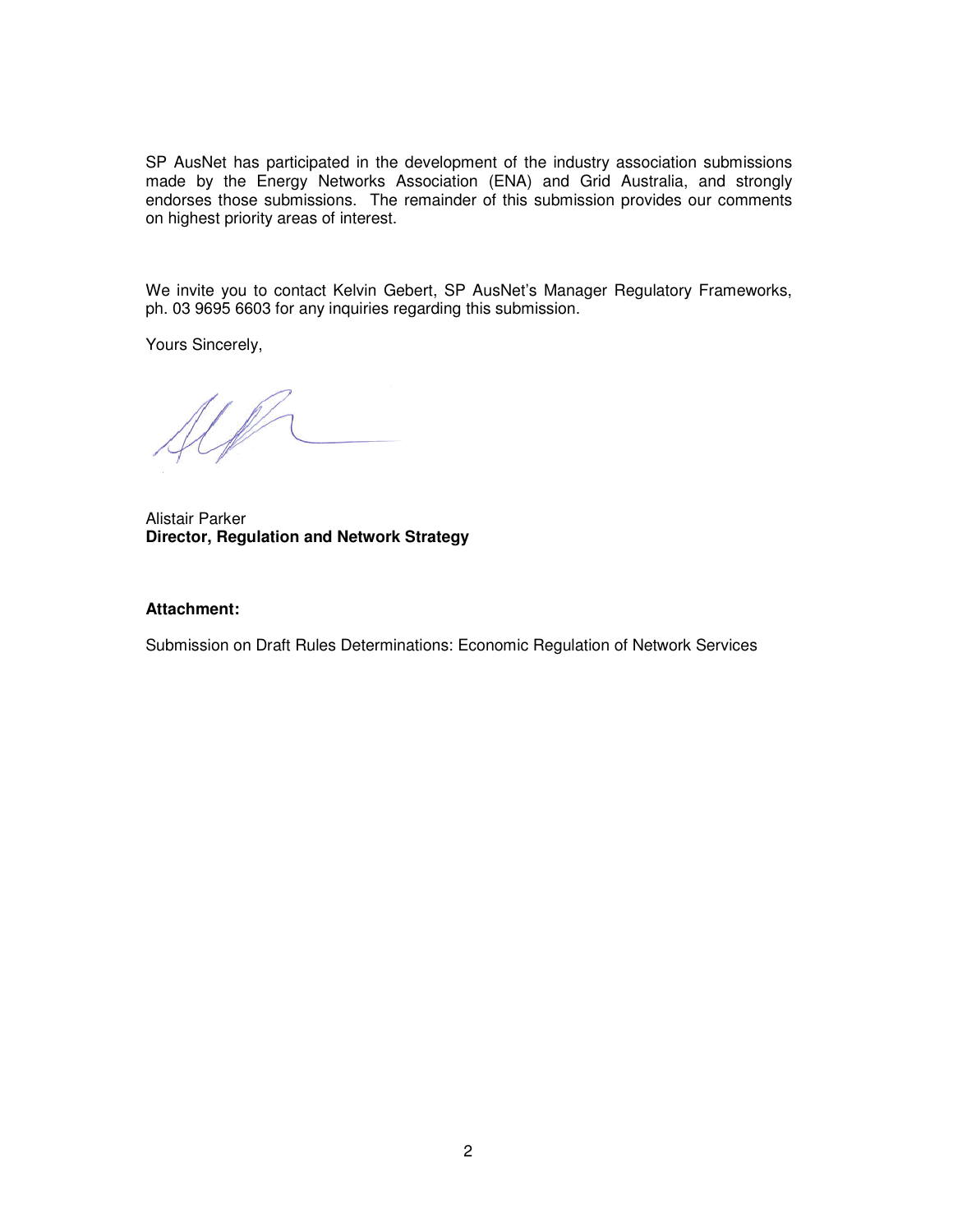

# **Draft Rules Determinations: Economic Regulation of Network Services**

## **1. Accountability within Revenue Setting Framework**

The draft determination makes it clear that the AEMC has considered the need for a revenue setting framework that holds parties accountable. The level of guidance provided in the current framework was intentional, designed to facilitate consistent decision-making that would provide investors with confidence that sunk investment is protected, and for the encouragement of future investment necessary to provide the services sought by consumers.

The revenue setting framework operates in concert with the Limited Merits Review Regime, whereby parties may apply for review of a decision on the grounds of error of fact, incorrect exercise of discretion, or unreasonableness of the decision.

The draft determination proposes a dramatic shift in regulatory approach, providing the AER with significant new discretion in the exercise of its powers. The AEMC has noted in the draft determination, at various locations, that regulatory accountability is a key factor in its thinking. Section 6.3.4 for example, contains a sub-section explaining how accountability is achieved in the new common rate of return framework. The accountability mechanisms noted are:

- informing and testing against a range of evidence;
- measurement against the rate of return objective; and
- the publication of guidelines (which are non-binding).

It is noticeable therefore, that in granting increased discretion to the AER, the regulator's accountability will be weighted more toward the reasonableness of its decision making. It is therefore necessary for the overall regulatory system to recognise this change, and ensure that the reasonableness of a decision can be recognised. Without this, accountability will be eroded.

The section of the draft determination referred to above concludes by noting that the proposed rate of return framework does not alter the service providers' ability to seek merits reviews. SP AusNet is not convinced that this is a correct assertion.

We therefore consider that further consideration is required in ensuring that the AER may be held accountable for the reasonableness of its decisions in the circumstances that it is able to exercise significantly greater discretion. It is not clear that the application of guidelines can provide this assurance, as it is possible that the guidelines themselves may be contentious.

## **2. Rate of Return Framework**

SP AusNet is broadly supportive of the revised rate of return framework, and considers it makes a significant improvement on the current framework. This includes the overarching rate of return objective, and the requirement for all relevant estimation methodologies, financial models, market data and other evidence to be taken into account.

However, we consider that a number of further improvements within the proposed framework are necessary.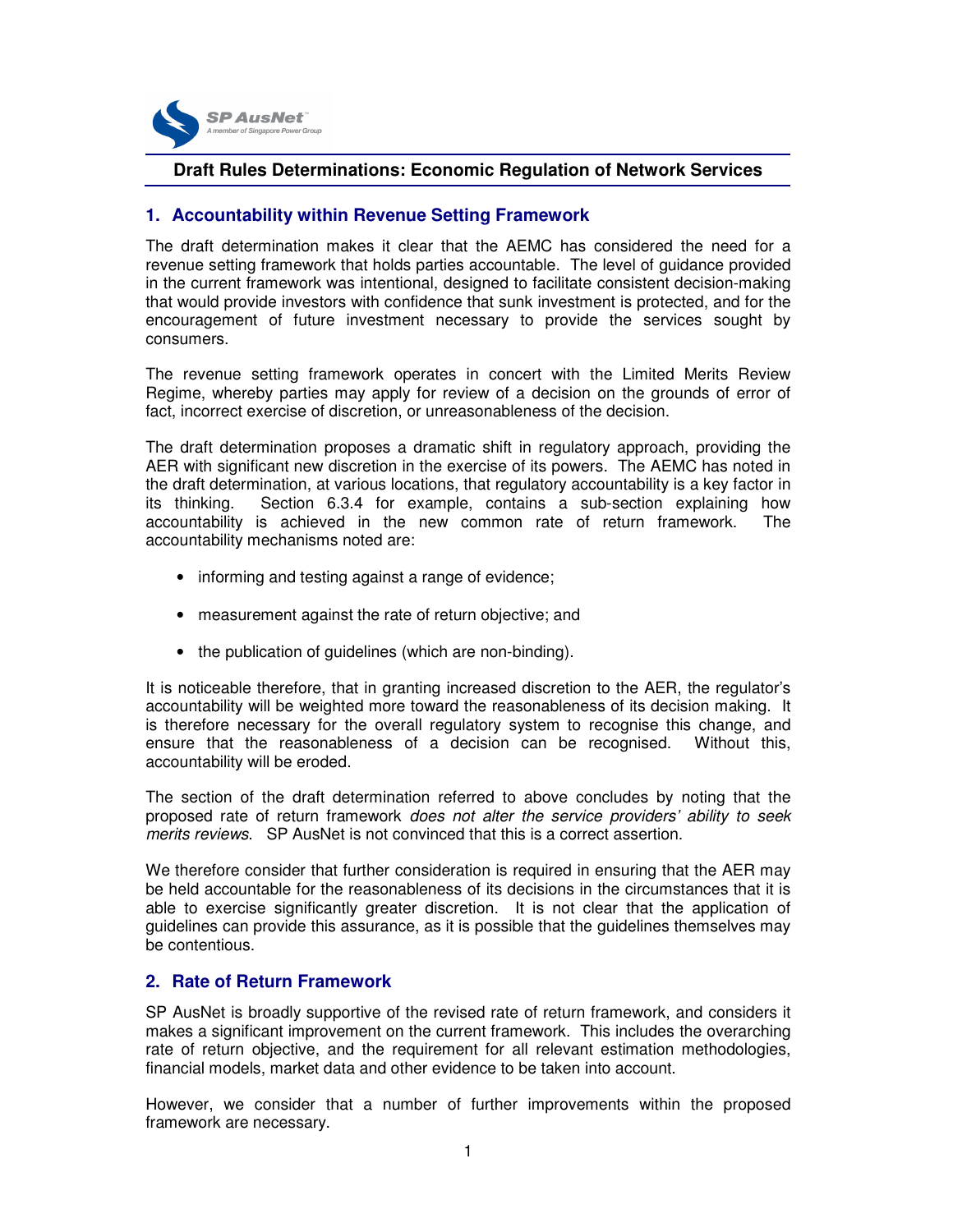#### **Necessary clarifications**

These include clarification of the following matters, treated in more fulsome manner in the ENA's submission:

- A modification to the draft rate of return objective to ensure consistency with other objectives across the broader regulatory framework, and to clarify how the term "efficient" should be applied particularly given that the term appears twice in the draft objective;
- Recognition in the rate of return objective that the rate of return is an estimate, rather than a value that can be determined with precision; and
- Clarification that the WACC to be adopted is a nominal vanilla WACC, rather than a nominal post-tax WACC as stated in the Draft Rules.

### **Justification for departure from guidelines**

The draft determination removes the explicit inertia principle from the rate of return framework. SP AusNet understands the AEMCs rationale in considering that "…achieving an estimate of the rate of return that best reflects the benchmark efficient financing costs is the overriding consideration for a rate of return framework in terms of achieving the NEO, the NGO and the RPP ...". However we believe the discretion that would be provided to the AER does not place sufficient matching obligation on the AER (or any party) to justify its actions in departing from the accepted position.

We believe that improved confidence in the outcomes from the rate of return framework is necessary, and would be aided by requiring departures to be properly explained, by stating reasons, including assessment of relative merits, and providing evidence in support. The obligation would apply to departure from guidelines by either the AER or the network business. It is also necessary for an obligation of this nature to apply to the AER in periodically setting new rate of return guidelines, and in establishing its initial guideline, i.e. transitioning to the new framework from the Statement of Regulatory Intent.

Finally, we wish to note that these principles relating to departure from guidelines should equally apply to other guidelines prepared under the revenue setting Rules.

#### **Function of guidelines**

In describing the function of the rate of return guidelines the Draft Determination observes that "The Commission anticipates that the guidelines would allow a service provider or other stakeholder to make a reasonably good estimate of the rate of return that would be determined by the regulator if the guidelines were applied". SP AusNet concurs with the AEMC's stated intention, and indeed, would observe that this capability is absolutely necessary.

However, that the Draft Rules do not support the AEMC's statement intention. The Draft Rules do not outline any level of detail to be developed by the AER in the rate of return guidelines, and in particular there is no requirement for the AER to produce indicative values for the key elements of the rate of return. Stakeholders would be unable to make a reasonable estimate of the rate of return that would be determined by the regulator if the guidelines were applied.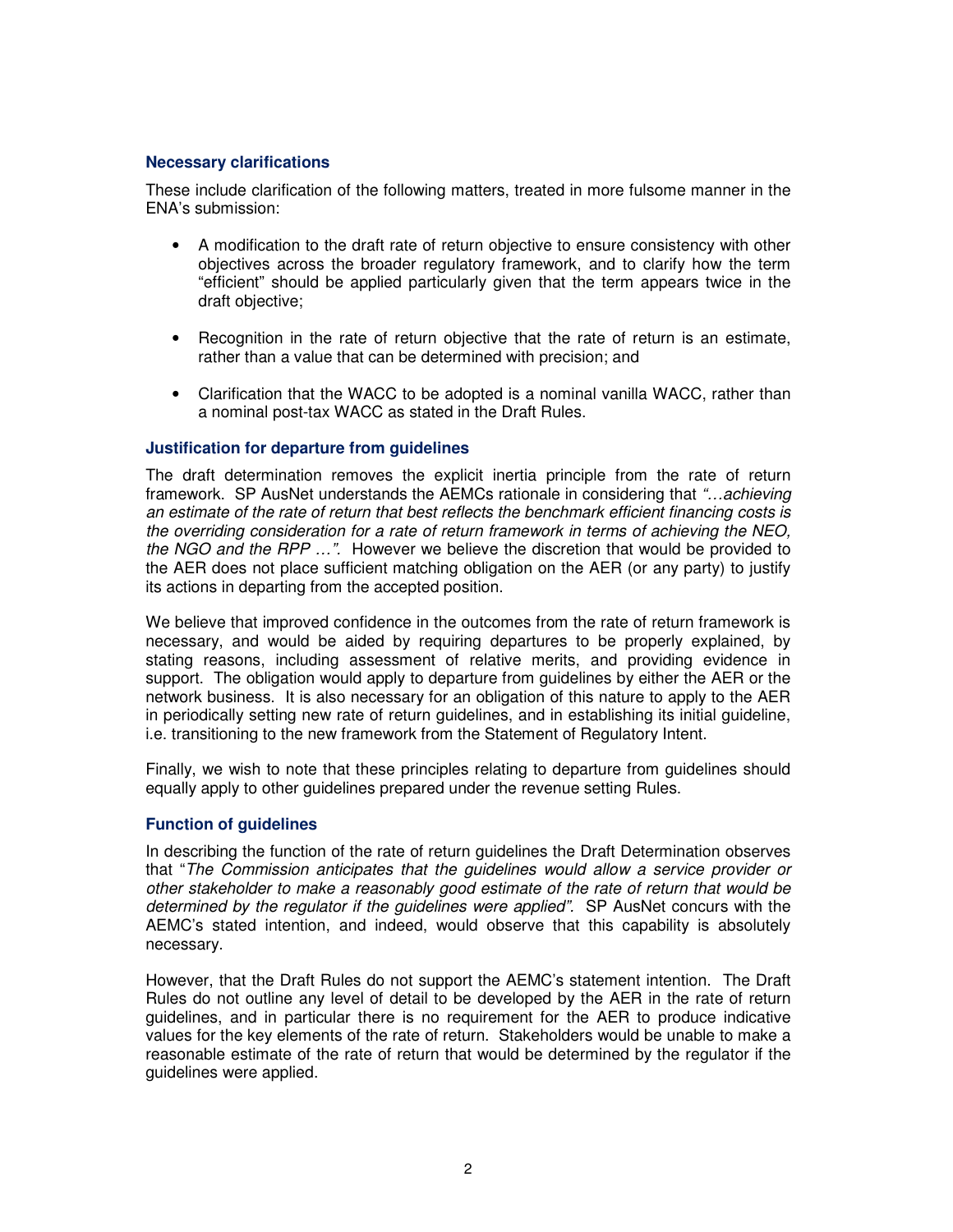This aspect of the proposed framework, as currently drafted, does not provide the confidence sought by investors. The AEMC's statement of intention must be translated into the drafting of the Rules.

# **3. Return on Equity**

It is important that the Rules that govern the return on equity do not preclude the use of long run average real equity returns to set the benchmark return on equity. This approach is used internationally (for example in the UK and the US) and may offer a useful alternative to the current approaches used in Australia. To this end, references to prevailing conditions should not be absolute but rather should remain one of several considerations when setting the return on equity.

# **4. Return on Debt**

## **Basis for methodology to be adopted**

The consultation on cost of debt carried out by the AEMC late in the previous phase of the rule consultation was in recognition of the varying approaches that different parties who participate in debt-raising consider will best mitigate debt raising risk in their circumstances. Ultimately the Draft Determination has recognised the different approaches that may be most appropriate but has left it to the AER to decide which of these, or any other, approach should be used for a network business WACC determination.

SP AusNet broadly supports the more flexible approach to setting the cost of debt however an important clarification is required in the Rules, such that they must provide for the approach put forward in the service provider's proposal to be the reference point. This is because, as just noted, the methodology aspect is highly business-specific and it is the business that will have the greatest knowledge of its circumstances and embedded financing practices. The service provider's approach should be accepted provided it satisfies the return on debt methodology principles.

We note the concern that has been expressed by various parties during earlier consultation relating to transition. This remains an issue to be adequately addressed, including for the purpose of avoiding potential opportunism. SP AusNet considers that a party that departs from past practice must be required by the Rules to provide compelling justification for its proposal / decision.

## **5. Capex and Opex Allowances**

## **Expenditure Forecasting Method**

The draft determination proposes that the AER should determine the methodologies for preparing expenditure forecasts in the Framework and Approach phase of a price review.

SP AusNet considers that this proposal conflicts with the service provider's sole responsibility for preparing and submitting expenditure forecasts in its regulatory proposal. Expenditure forecasting is conducted as part of the service provider's regular business activity, which will form the basis for the development of its submission. Imposing another methodology would result in duplication, causing confusion, extra regulatory costs and risk sub-optimal forecast outputs. Furthermore, service providers are already strongly incentivised to disclose the best possible information to satisfy the AER of its forecast.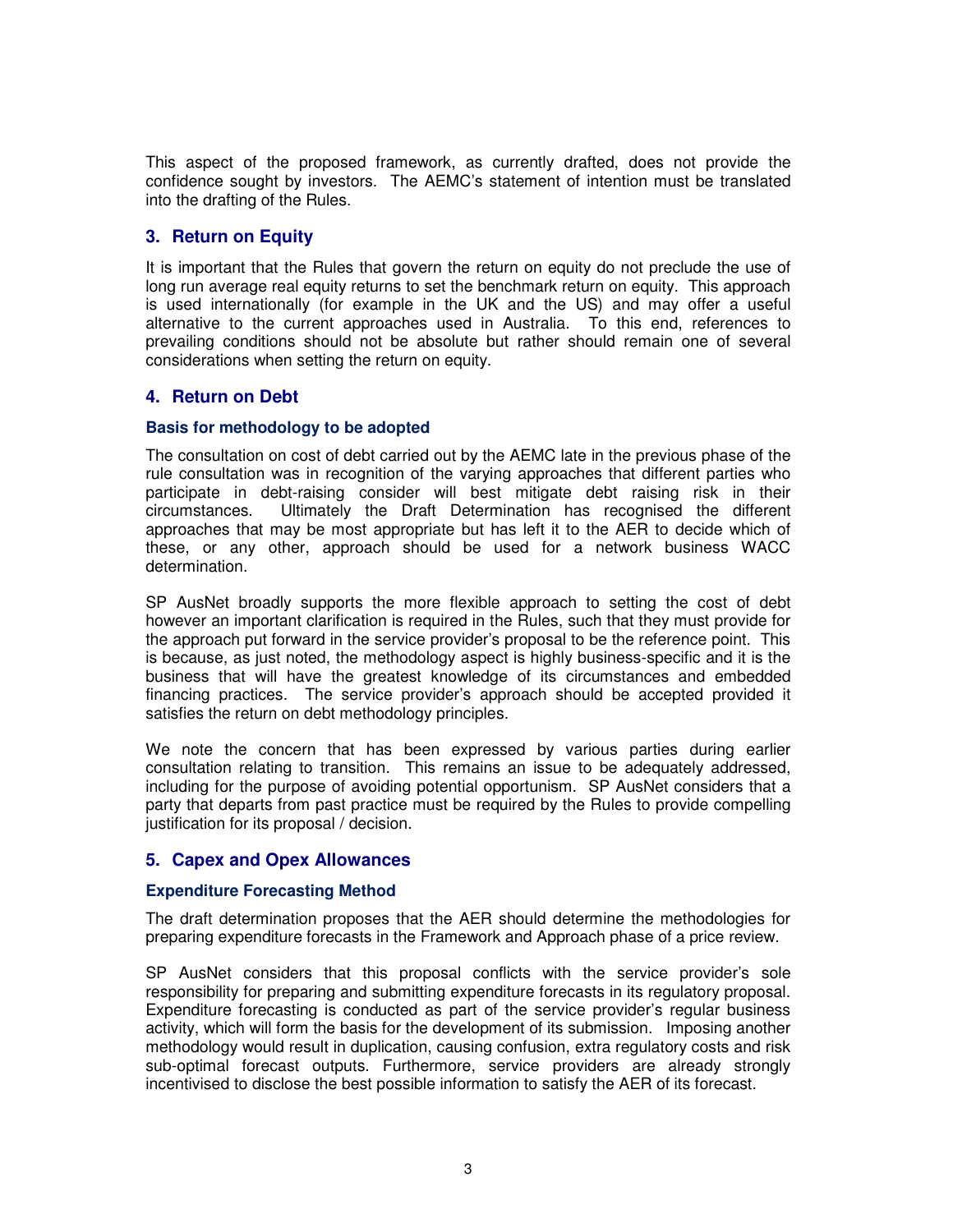Most importantly, at the Framework and Approach phase, it is necessary for the AER to set out how it plans to assess the expenditure forecasts. This will include information templates required by the AER for this purpose.

SP AusNet also considers that in a cooperative approach to the conduct of the price review it is incumbent on the service provider and AER to meet early in the review process, and periodically, to discuss relevant matters, including the form of outputs from the service providers expenditure forecasting models.

# **6. Capital Expenditure Incentives**

In our response to the AEMC's Directions Paper SP AusNet commented on several capital expenditure incentive framework matters which remain relevant to the consultation at the draft determination phase. These are:

- ex-post review of capital expenditure;
- the interaction of this mechanism with other incentive schemes;
- the flexibility for the AER to use forecast or actual depreciation in rolling forward the Regulatory Asset Base; and
- the introduction of the contingent projects regime for distribution.

In addition we comment on the proposed capital expenditure incentive objective and guideline, and the proposals for the AER to prepare a Capital Efficiency Statement for each network business.

## **Ex-post Review**

The AEMC has proposed a set of incentive 'tools' for the AER to apply, and this includes a capital expenditure efficiency benefits sharing scheme (EBSS) and an ex-post review whereby inefficient expenditure would be disallowed. SP AusNet considers that a welldesigned EBSS provides a superior discipline on network businesses to focus on efficient investment.

However the addition of an ex-post review will detract from the effectiveness of the package. This measure will cause significant implementation burden and the prospect of prudent investment being excluded would have the effect of making network businesses more reluctant to invest to efficient levels that are in the interests of consumers. For these reasons SP AusNet does not support the inclusion of an ex-post review.

The highest priority for the design of an ex-post review mechanism is that it be objective. This would require it to measure the prudency of investment decision-making. The review would require the identification of projects that might exhibit inefficiency, the relevant drivers, forecasts and outputs to be assessed, consideration as to whether nonetheless the NSPs decision making was prudent. Significant resource would be required by both the AER and NSPs to undertake this review.

If the AEMC decides to include an ex-post review and expenditure disallowance in the final rule then additional guidance to the AER is necessary in the Rules to ensure that the review would be conducted as a review of the prudency of network business investment decisions and project implementation decision-making.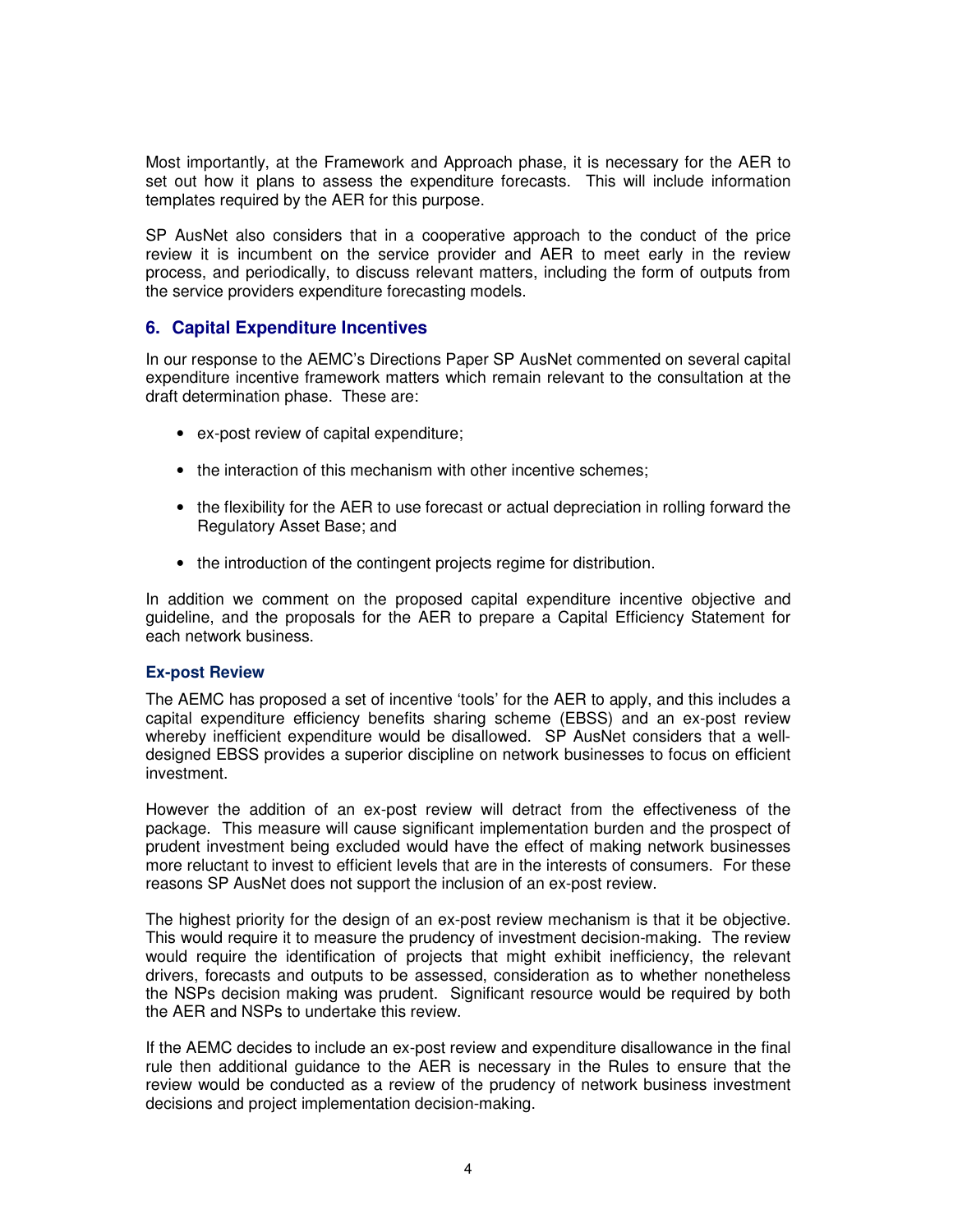#### **Interaction of Ex-post Review with other Incentive Schemes**

Our earlier submission also noted that that an ex-post review may inadvertently impact on the operation of other incentive schemes, in particular the Service Target Performance Incentive Scheme (STPIS). We note that this matter has not been addressed in the draft Rules Determination.

In Victoria, the STPIS provides the basis by which NSPs respond to consumers revealed preferences for network reliability. The STPIS reward / penalty is symmetric, and for SP AusNet is set at 7 per cent of revenue. Capital expenditure for reliability improvement is accordingly not included in the capital expenditure provision, and may quite reasonably and efficiently lead to a higher level of capital expenditure than the provision. The prospect of ex-post review being triggered by response to the STPIS would undermine the operation of the scheme, and the Rules would need to effectively carve out this potential impact.

#### **Contingency Projects Regime for Distribution**

The Draft Rule proposes extension of the electricity transmission contingent projects regime to distribution. SP AusNet believes this would not enhance the regulatory regime.

The approach was adopted in transmission in response to the uncertainty associated with very large and easily separable customer driven projects, often associated with a specific large directly connected transmission customers (for example, generators or smelters). These projects can have significant bearing on the level of capital expenditure in a regulatory period.

SP AusNet has not experienced such concerns as being a characteristic of distribution network capital expenditure forecasting, and does not consider that the AEMC has demonstrated the case either. Unless a clear need and benefits can be demonstrated for this proposal it is likely to only distract from good regulatory process with the only result being an increase in uncertainty, leading to reduced efficiency.

#### **Capital Expenditure Incentive Objective and Guideline**

The AEMC has proposed a capital expenditure incentive objective, and we recognise that the intention of this may be to enhance regulatory accountability. However, SP AusNet considers the proposed objective is inconsistent with the Regulatory and Pricing Principles set out in the energy law, and therefore can only lead to increased uncertainty.

In particular the objective appears to be concerned with limiting expenditure entering the RAB, rather than promoting efficient investment. This arises from the objective being backward looking, and applying an inappropriately stringent threshold test. The issues are exacerbated when applied in conjunction with the ex-post review.

 SP AusNet considers that the guideline to be produced by the AER, setting out its approach to the application of incentive schemes and mechanisms. Further value may be obtained from the guidelines if the Rules clarify that the AER should include in the guidelines criteria on how it would apply the tools at its disposal in particular circumstances. This would improve the predictability of the regulatory process.

### **Capital Efficiency Statement**

Finally we wish to comment on the AEMC's proposal for the AER to publish a capital efficiency statement for each network business. In SP AusNet's view this additional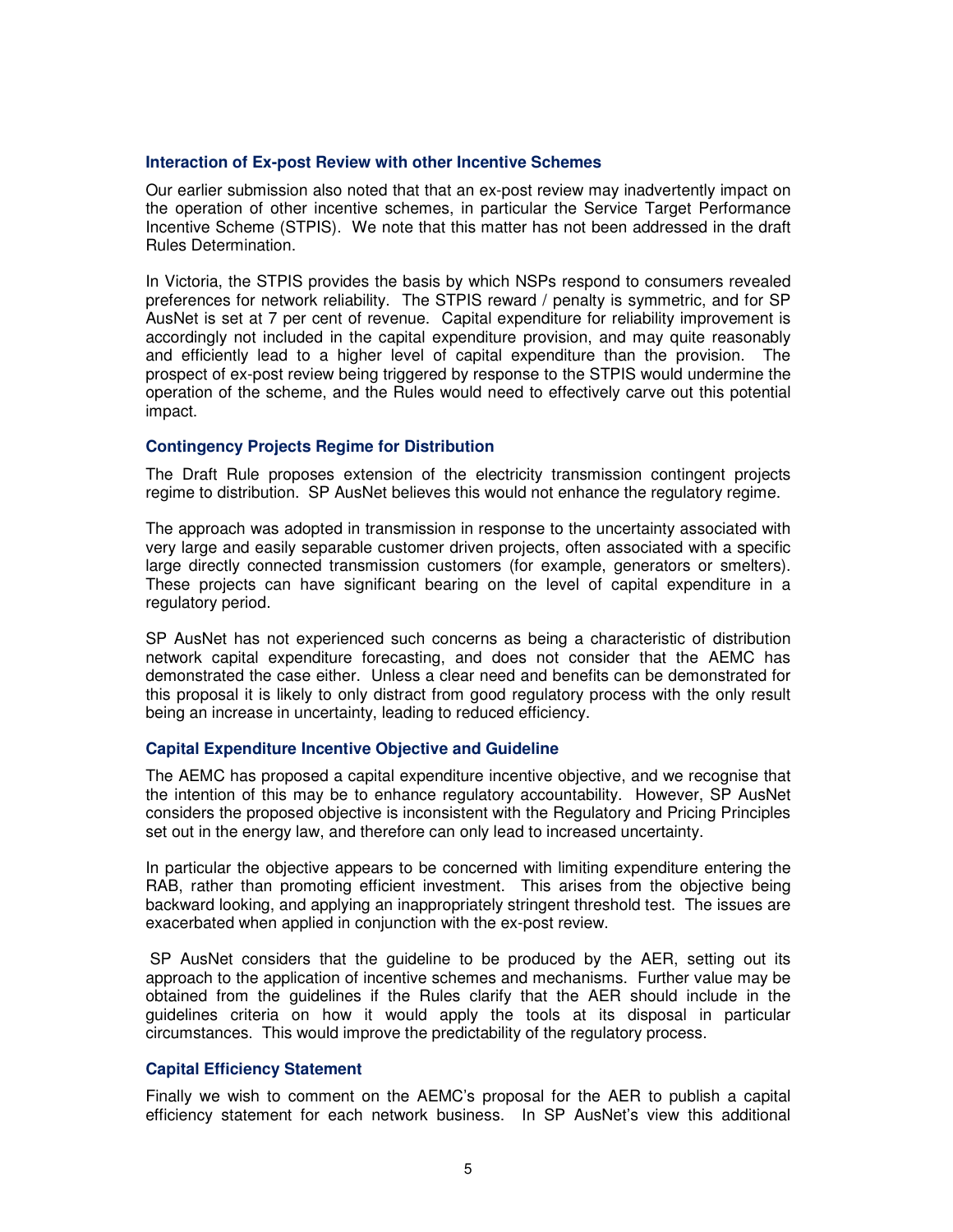obligation on the AER would result in significant additional resourcing requirements for both the AER and the network businesses in responding to the AER's considerations.

This further and significant ex-post assessment appears to not fully recognise the value of a well-designed ex-ante incentive. SP AusNet considers it doubtful that the introduction of the ex-post measure would be cost effective. In addition, SP AusNet notes that the benchmarking report to be published annually by the AER will serve to provide an indicator of network business expenditure efficiency.

## **7. Regulatory Determination Process**

#### **Customer Engagement and Regulatory Review Process**

SP AusNet agrees with the AEMC that customer engagement in the regulatory review process can be improved. We support the introduction of an Issues Paper phase, and the and a process of submissions and cross-submissions on the draft decision and revised regulatory proposals. Both these steps would greatly increase customer representatives' ability to meaningfully engage in the price review process by providing, firstly, an opportunity for the AER to provide guidance on key issues highlighting important areas of a network's proposal and secondly, a formal interaction and information exchange between the network and customers through cross submissions.

#### **Timing of Regulatory Determination Process**

The overall period of the process has been significantly extended in the Draft Determination. This is the result of both additional time provided for some components and the inclusion of new components. We acknowledge that the networks sector has been the proponent of some of the contributing factors.

However, SP AusNet considers that the overall period for an individual will be excessively long to provide timely, relevant decisions and to contain regulatory costs. The outcome is that greater reliance on good judgement on an expanded level of uncertainty, and this risks sub-optimal outcomes and reduced confidence in the process for investors. The potential for a number of risks arise, including the following:

- With an 18 month lag between the time a proposal is submitted and a final decision is made, the bulk of the regulatory submission will be out of date. Allowed expenditures, demand forecasts, labour and materials forecasts may all become irrelevant by the end of the regulatory control period;
- A related risk is that submitted forecasts will be less certain, as they would be submitted earlier. There is accordingly potential for greater dispute over the reasonableness of forecasts;
- The Draft Determination may allow for only the first 3 years of the regulatory control period to be used to represent actuals, leading to reduced confidence in the conclusions to be drawn from outturn performance against the previous determination; and
- The reviews will consume excessive resources simply by virtue of extended time that the review continues on.

Whilst the AEMC notes that the review period is not the longest it has observed amongst various jurisdictions, SP AusNet believes that the AEMC should seek to contain the period